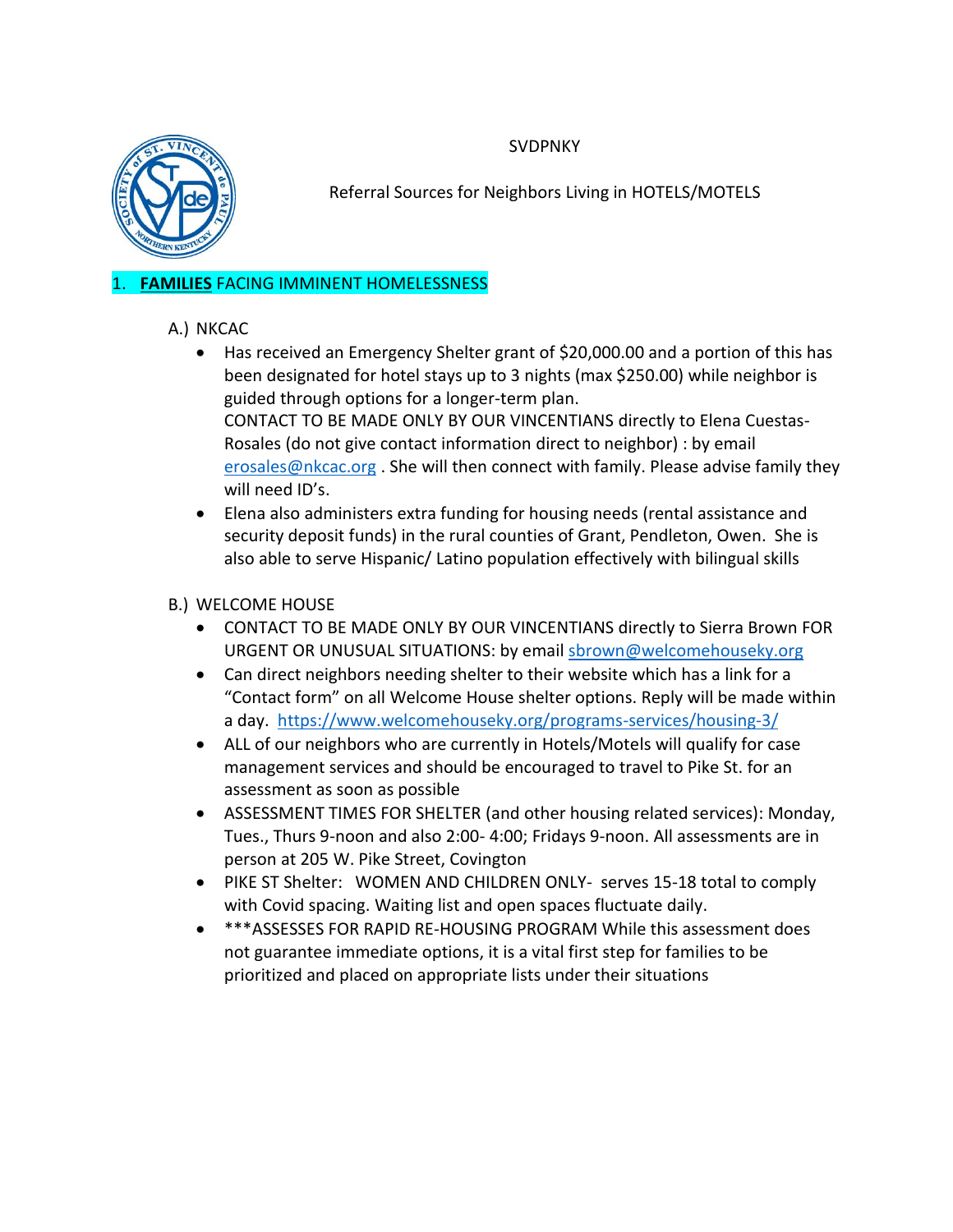#### C.) HEART HOUSE, INC. ( 6815 US 50, AURORA, INDIANA)

 INTAKE: 812-926-4890 Calls reviewed daily from 9:00 a.m.to 3:00 p.m. -Will require ID and police background check to screen for domestic violence and assault charges.

- Random drug screening to ensure no alcohol or drugs are on premises -Case Manager on site to assist families in creating a plan for stability.  $1<sup>st</sup>$  month free, and nominal monthly charges after that

- 72 beds
- 12 Unit transitional apartment building
- Although it may seem unusual to refer our neighbors out of state, Heart House is a 15 minute drive from Hebron and accessible to Northern Kentucky industrial jobs.

### D.) WOMEN'S CRISIS CENTER:

Contacts: Catherine Montgomery [catherinem@wccky.org](mailto:catherinem@wccky.org) and Kristy Dangel [kristyd@wccky.org](mailto:kristyd@wccky.org)

- WCC has sheltering options available for those who have suffered from intimate partner violence. (No requirement of court documented abuse.)
- Clients can be connected via phone 859-491-3335 or also through in person intakes from the rural county CAC centers.
- ASSESSES FOR RAPID RE-HOUSING

# 2. **ADULTS** FACING IMMINENT HOMELESSNESS

A.) NKCAC

- Has received an Emergency Shelter grant of \$20,000.00 and a portion of this has been designated for hotel stays up to 3 nights (max \$250.00) while neighbor is guided through options for a longer-term plan. CONTACT TO BE MADE ONLY BY OUR VINCENTIANS directly to Elena Cuestas-Rosales (do not give contact information direct to neighbor) : by email [erosales@nkcac.org](mailto:erosales@nkcac.org). She will then connect to our neighbor. Please advise they will need ID's.
- \*\*\*ASSESSES FOR RAPID RE-HOUSING While this assessment does not guarantee immediate options, it is a vital first step for families to be prioritized and placed on appropriate lists based on their situations.

# B.) WELCOME HOUSE

- CONTACT TO BE MADE ONLY BY OUR VINCENTIANS directly to Sierra Brown FOR URGENT OR UNUSUAL SITUATIONS: by email [sbrown@welcomehouseky.org](mailto:sbrown@welcomehouseky.org)
- Can direct neighbors needing shelter to their website which has a link for a "Contact form" on all Welcome House shelter options. Reply will be made within a day. <https://www.welcomehouseky.org/programs-services/housing-3/>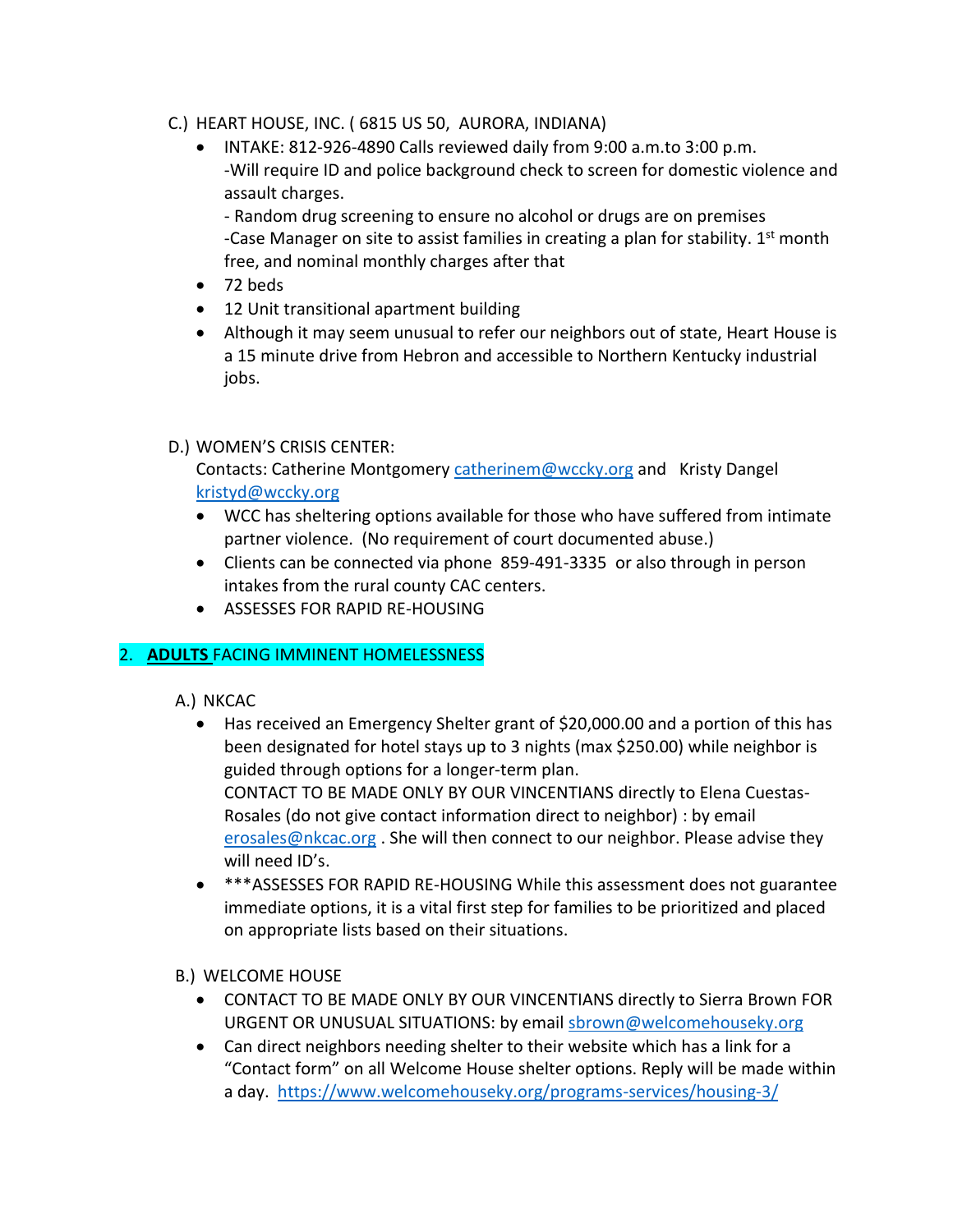- ALL of our neighbors who are currently in Hotels/Motels will qualify for case management services and should be encouraged to travel to Pike St. for an assessment as soon as possible
- ASSESSMENT TIMES FOR SHELTER (and other housing related services): Monday, Tues., Thurs 9-noon and also 2:00- 4:00; Fridays 9-noon. All assessments are in person at 205 W. Pike Street, Covington.
- \*\*\*ASSESSES FOR RAPID RE-HOUSING PROGRAM While this assessment does not guarantee immediate options, it is a vital first step for families to be prioritized and placed on appropriate lists based on their situations.
- **Emergency Winter Shelter at 11<sup>th</sup> & Greenup: case management provided here** for 32 guests, mostly men, some couples. Guests stay during case management (beds reserved) and due to waiting list, assessment should be encouraged and guests should not be referred directly to the shelter
- C.) EMERGENCY SHELTER OF NORTHERN KENTUCKY 859-291-4555 Contact Brian Sergent, Operations Manager: [brian.sergent@esnky.net](mailto:brian.sergent@esnky.net)
	- 1. SCOTT STREET: 18 BEDS due to Covid spacing requirements 1<sup>st</sup> come, 1<sup>st</sup> serve - at door beginning at 5:30
	- 2. NEWPORT: 525 Central Ave.- 42 BEDS  $1<sup>st</sup>$  come,  $1<sup>st</sup>$  served at location – (will need transportation there)
- D.) HEART HOUSE, INC. ( 6815 US 50, AURORA, INDIANA
	- \* INTAKE: 812-926-4890 Calls reviewed daily from 9:00 a.m.to 3:00 p.m. -Will require ID and police background check to screen for domestic violence and assault charges.
		- Random drug screening to ensure no alcohol or drugs are on premises
	- -Case Manager on site.  $1^{st}$  month free, and nominal monthly charges after that 72 beds
	- 12 Unit transitional apartment building
- E.) BOONE COUNTY EXTREME WEATHER SHERLTERING OPTIONS
	- 1. BOONE COUNTY and WELCOME HOUSE have also entered a joint venture to combat the growing problem of "STREET HOMELESS". This program is only activated during extreme weather conditions. If people are COMPLETELY WITHOUT SHELTER… "on the street", they can call Welcome House 431-8717 and should be able to get assistance with a hotel stay arranged through this program while they are then assessed for more permanent solutions.
	- 2. FLORENCE BAPTIST CHURCH, GREENVIEW CAMPUS is operating an EMERGENCY COLD SHELTER at 1050 Burlington Pike in conjunction with OKI Outreach, ESNKY and Welcome House.